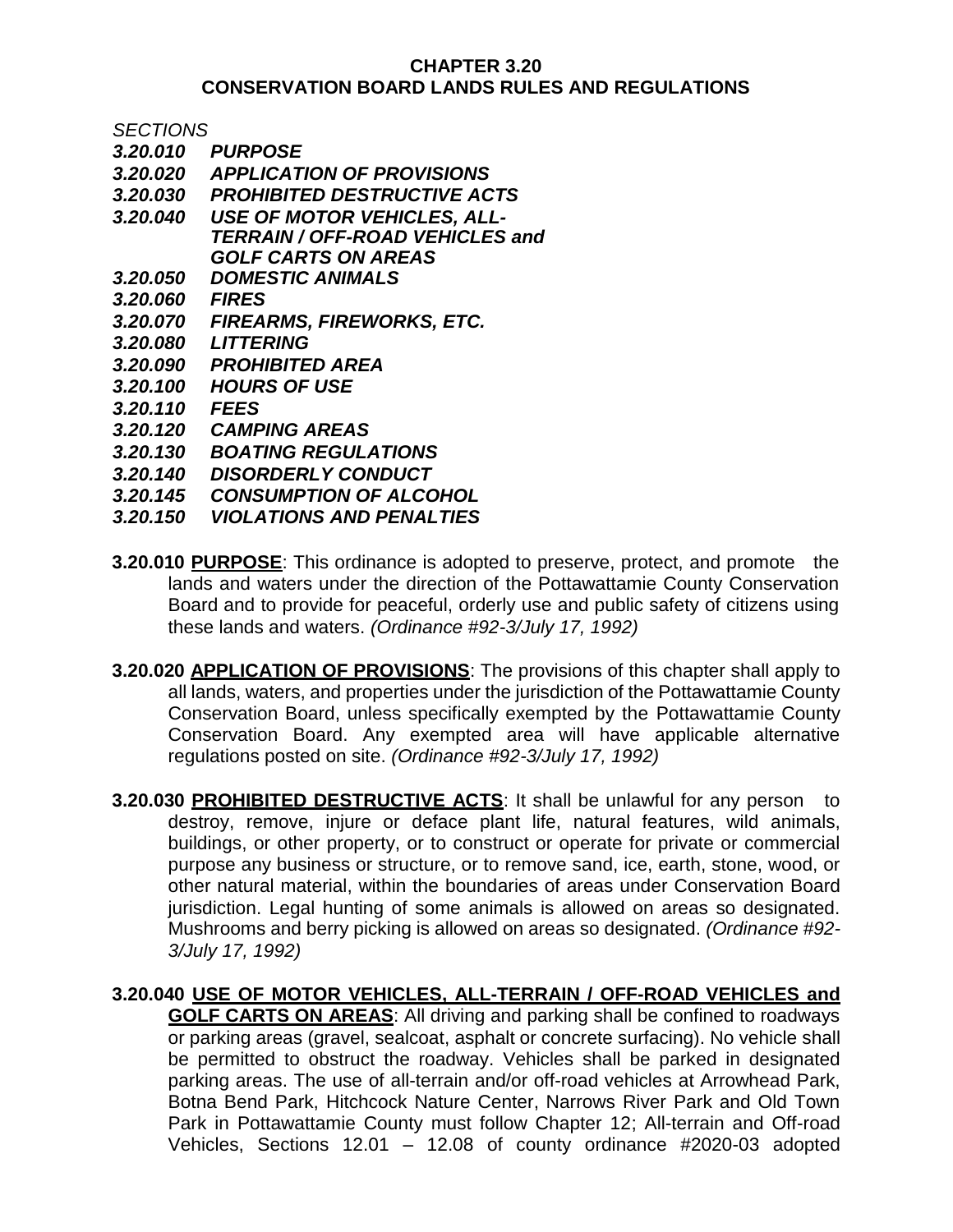09/11/2020 and municipality ordinances adopted within the county. Use in the parks shall be restricted to roadways and parking areas. Golf carts must have all required equipment and comply with all regulations to operate on roadways (street legal) and parking areas in the county parks identified above. Individuals operating golf carts must have a valid driver's license. All other wildlife and habitat areas prohibit the use of all-terrain and off-road vehicles except accessing parking areas on adjacent county roads. The maximum speed limit shall be twenty (20) miles per hour within conservation areas, unless posted otherwise. *(Ordinance #2021- 06/October 19, 2021)*

**3.20.050 DOMESTIC ANIMALS**: No privately-owned animal shall be allowed to run at large. Animals must be controlled by a leash not exceeding six (6) feet in length or confined in a vehicle. Where riding horses is permitted, they shall be kept bridled and under control of the rider. *(Ordinance #92-3/July 17, 1992)*

- **3.20.060 FIRES:** No fire shall be built, except in designated area, and such fire shall be extinguished when the site is vacated. Board staff may prohibit all fires in an area. *(Ordinance #92-3/July 17, 1992)*
- **3.20.070 FIREARMS, FIREWORKS, ETC.**: The possession and use by the public of firearms, fireworks, explosives and weapons of all kinds is prohibited. Firearms may be used in areas designated by said Board as hunting areas or specifically set apart as a firing or trap shoot range. *(Ordinance #92-3/July 17, 1992)*
- **3.20.080 LITTERING:** No persons shall place any waste, refuse, litter, or foreign substance in any area or receptacle except those provided for that purpose. Receptacles are provided to accommodate waste from park use. Therefore, only related park-use waste will be accepted. No person shall place personal or nonpark waste into area receptacles or onto Board lands. *(Ordinance #92-3/July 17, 1992)*
- **3.20.090 PROHIBITED AREAS**: No person shall enter any portion of County Conservation areas in disregard of official signs forbidding same, except by permission of the Board or its authorized staff. *(Ordinance #92-3/July 17, 1992)*
- **3.20.100 HOURS OF USE**: Except by arrangement or permission granted by the County Conservation Board or staff, all persons shall vacate county conservation areas between the hours of 10:30 P.M. and 6:30 A.M. of the following day, or as posted at each area. *(Ordinance #92-3/July 17, 1992)*
- **3.20.110 FEES**: The County Conservation Board may establish fees and admissions for the use of all areas, facilities, buildings and services. Persons unwilling to meet such fees can be excluded from the given conservation area. *(Ordinance #92- 3/July 17, 1992)*
- **3.20.120 CAMPING AREAS**: No person shall camp in any portion of a county area except in portions prescribed for that purpose. Any person who camps on any county area shall register name and address with the Park Ranger and advise when the camp is vacated. No person shall be permitted to camp in a park or preserve longer than a period of two (2) weeks consecutively. After a two (2) week consecutive stay, person shall vacate all camping areas in that park and not return to camp in that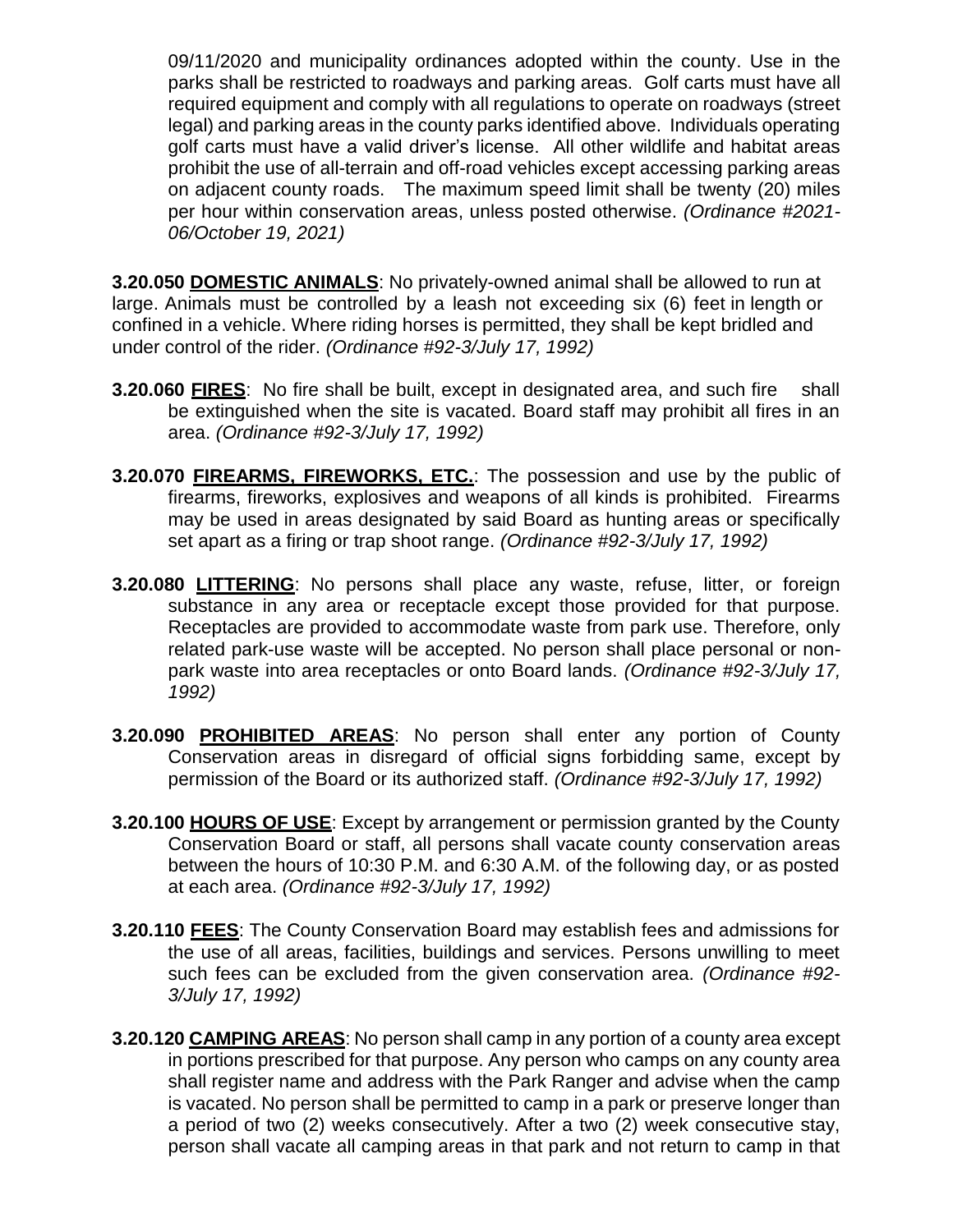park for a period of at least seventy-two (72) hours after departure. Park officers are given authority to refuse camping privileges and to rescind any and all permits for just cause. No vehicle or trailer shall be left unattended for a period longer than twenty-four (24) hours in any area. Any such vehicle or trailer left unattended for a period of twenty-four (24) hours may be towed away at the expense of the registered owner. *(Ordinance #93-4/April 16, 1993)*

**3.20.130 BOATING REGULATIONS**: Boating is allowed on those bodies of water specifically designated. All boats must be seaworthy. The Board may fix speed,